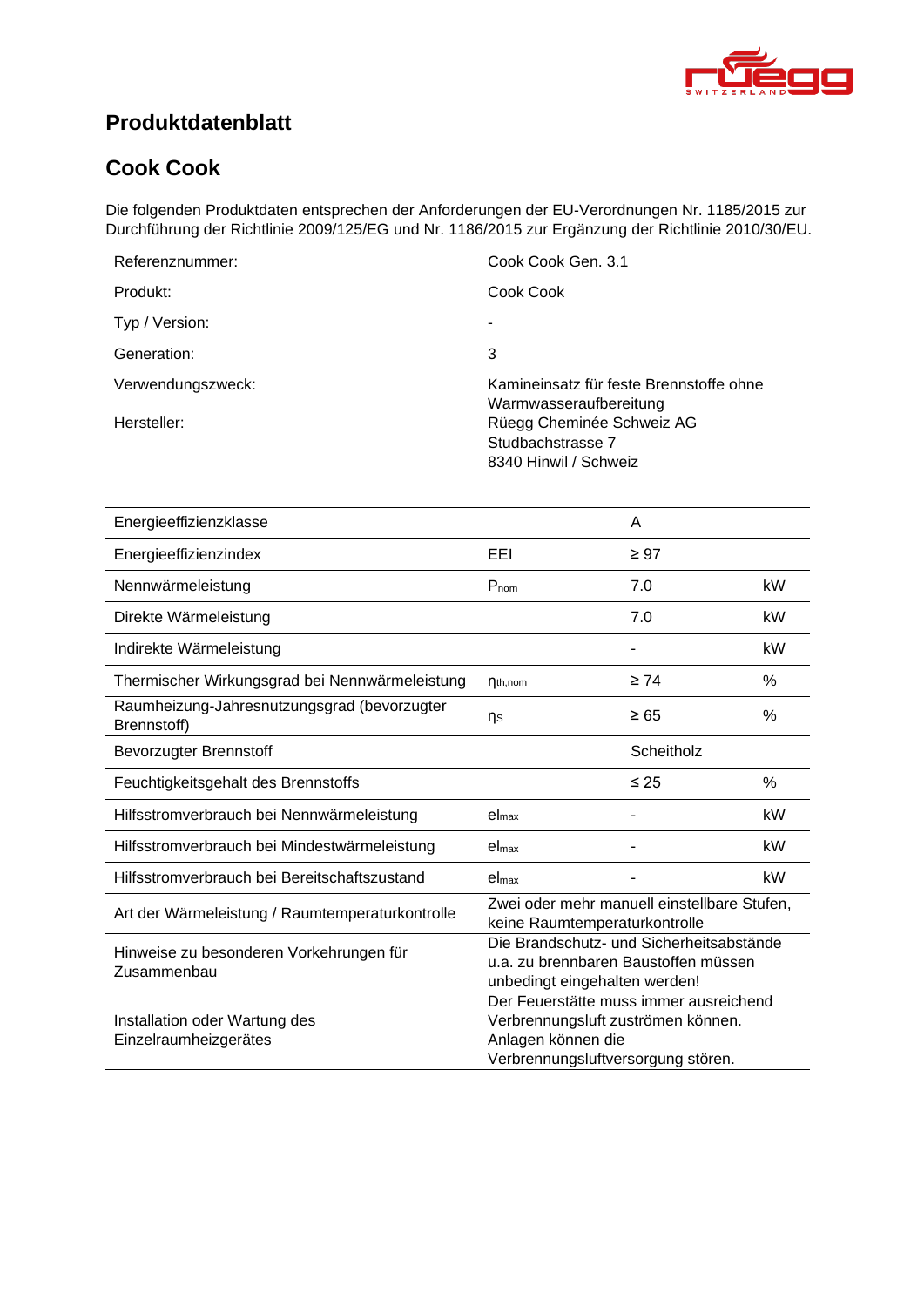

# **Product data sheet**

# **[Cook Cook](#page-0-0)**

The following product data comply with the requirements of EU Regulations No. 1185/2015 implementing Directive 2009/125/EC and No. 1186/2015 supplementing Directive 2010/30/EU.

| Identification code: | Cook Cook Gen. 3.1                                        |
|----------------------|-----------------------------------------------------------|
| Product:             | Cook Cook                                                 |
| Type / Version:      | ٠                                                         |
| Generation:          | 3                                                         |
| Intended use:        | Insert appliance or open fire without hot water<br>supply |
| Manufacturer:        | Rüegg Cheminée Schweiz AG                                 |
|                      | Studbachstrasse 7                                         |
|                      | 8340 Hinwil / Switzerland                                 |

| Energy efficiency class                                  |                                                                                                                                           | A           |      |
|----------------------------------------------------------|-------------------------------------------------------------------------------------------------------------------------------------------|-------------|------|
| Energy efficiency index                                  | EEI                                                                                                                                       | $\geq 97$   |      |
| Nominal heat output                                      | $P_{nom}$                                                                                                                                 | 7.0         | kW   |
| Direct heat power                                        |                                                                                                                                           | 7.0         | kW   |
| Indirect heat power                                      |                                                                                                                                           |             | kW   |
| Thermal efficiency at nominal heat output                | $\eta_{th,nom}$                                                                                                                           | $\geq 74$   | %    |
| Space heating annual utilization rate (preferred fuel)   | ns                                                                                                                                        | $\geq 65$   | $\%$ |
| Preferred fuel                                           |                                                                                                                                           | Wooden logs |      |
| Fuel moisture content                                    |                                                                                                                                           | $\leq 25$   | $\%$ |
| Auxiliary power consumption at nominal heat output       | el <sub>max</sub>                                                                                                                         |             | kW   |
| Auxiliary power consumption at minimum heat<br>output    | el <sub>max</sub>                                                                                                                         |             | kW   |
| Auxiliary power consumption in standby mode              | el <sub>max</sub>                                                                                                                         |             | kW   |
| Type of heat output / room temperature control           | Two or more manual stages, no room<br>temperature control                                                                                 |             |      |
| Notes on special precautions for assembly                | The fire protection and safety distances to<br>combustible building materials, among<br>others, must be observed without fail!            |             |      |
| Installation or maintenance of the single room<br>heater | Sufficient combustion air must always be<br>able to flow to the fireplace. Installations can<br>interfere with the combustion air supply. |             |      |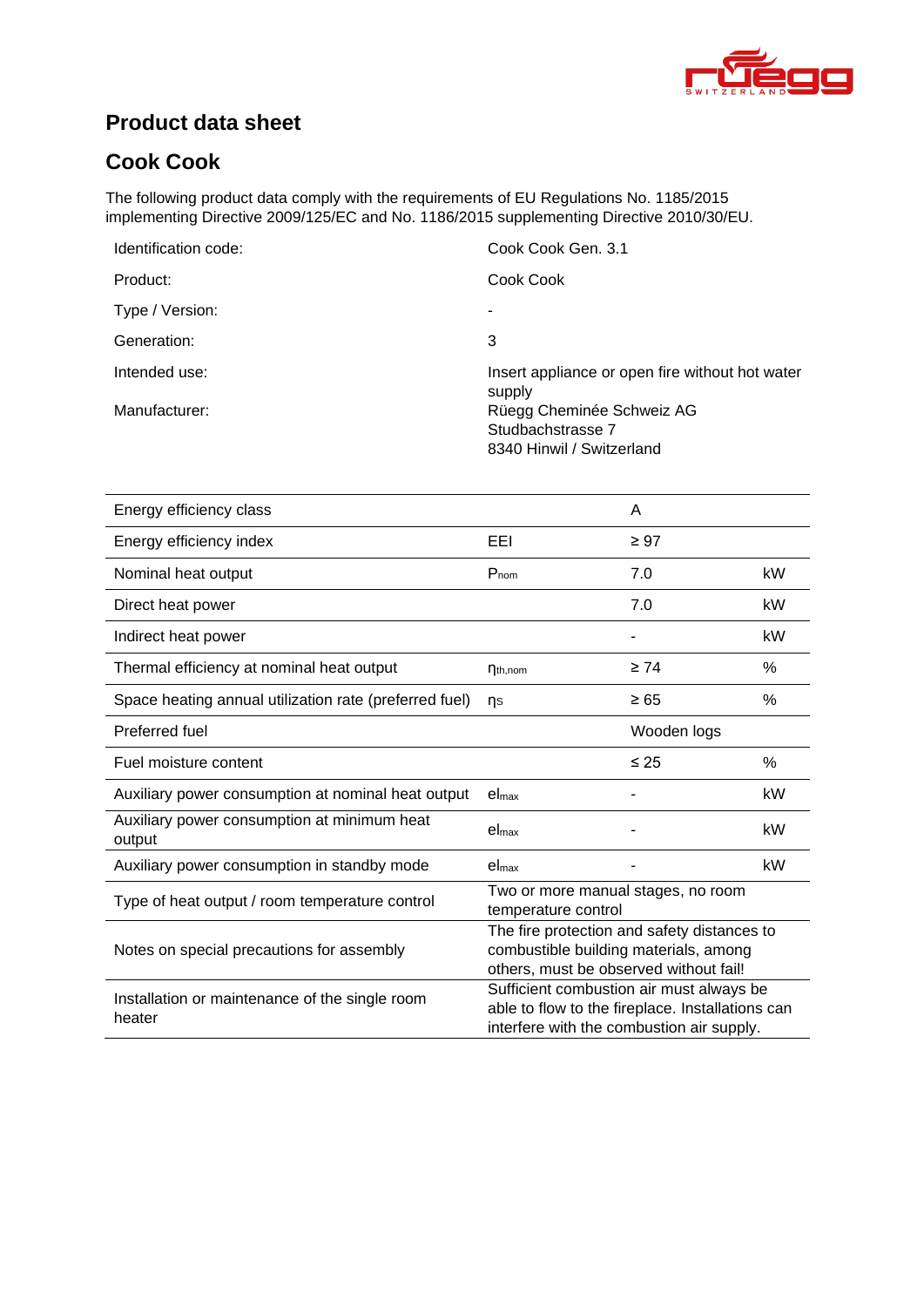

# **Fiche de produit**

### **[Cook Cook](#page-0-0)**

Les données suivantes sur les produits sont conformes aux exigences des règlements européens n° 1185/2015 portant application de la directive 2009/125/CE et n° 1186/2015 complétant la directive 2010/30/UE.

| Numéro de référence: | Cook Cook Gen. 3.1                                                                    |
|----------------------|---------------------------------------------------------------------------------------|
| Produit:             | Cook Cook                                                                             |
| Typ / Version:       |                                                                                       |
| Génération:          | 3                                                                                     |
| Usage:               | Foyer ouvert et inserts à alimentation manuelle<br>pour combustibles minéraux solides |
| Fabricant:           | Rüegg Cheminée Schweiz AG<br>Studbachstrasse 7<br>8340 Hinwil / Suisse                |

| Classe d'efficacité énergétique                                            |                                                                                                                                                                                        | A              |      |
|----------------------------------------------------------------------------|----------------------------------------------------------------------------------------------------------------------------------------------------------------------------------------|----------------|------|
| Indice d'efficacité énergétique                                            | EEI                                                                                                                                                                                    | $\geq 97$      |      |
| Puissance nominale                                                         | $P_{nom}$                                                                                                                                                                              | 7.0            | kW   |
| Puissance thermique directe                                                |                                                                                                                                                                                        | 7.0            | kW   |
| Puissance thermique indirecte                                              |                                                                                                                                                                                        |                | kW   |
| Rendement thermique à la puissance thermique<br>nominale                   | $\eta_{th,nom}$                                                                                                                                                                        | $\geq 74$      | %    |
| Rendement annuel du chauffage des locaux<br>(combustible préféré)          | ηs                                                                                                                                                                                     | $\geq 65$      | $\%$ |
| Combustible préféré                                                        |                                                                                                                                                                                        | Bûches de bois |      |
| Taux d'humidité du combustible                                             |                                                                                                                                                                                        | $\leq 25$      | $\%$ |
| Consommation de courant auxiliaire à la puissance<br>thermique nominale    | el <sub>max</sub>                                                                                                                                                                      |                | kW   |
| Consommation de courant auxiliaire à la puissance<br>thermique minimale    | el <sub>max</sub>                                                                                                                                                                      |                | kW   |
| Consommation de courant auxiliaire en état de<br>veille                    | el <sub>max</sub>                                                                                                                                                                      |                | kW   |
| Type de puissance thermique / contrôle de la<br>température ambiante       | Contrôle à deux ou plusieurs paliers<br>manuels, pas de contrôle de la température                                                                                                     |                |      |
| Remarques sur les précautions particulières à<br>prendre pour l'assemblage | Les distances de sécurité et de protection<br>contre les incendies, entre autres par rapport<br>aux matériaux de construction inflammables,<br>doivent impérativement être respectées! |                |      |
| Installation ou entretien de l'appareil de chauffage<br>individuel         | Le foyer doit toujours pouvoir bénéficier d'un<br>flux d'air de combustion suffisant. Les<br>installations peuvent perturber l'alimentation<br>en air de combustion.                   |                |      |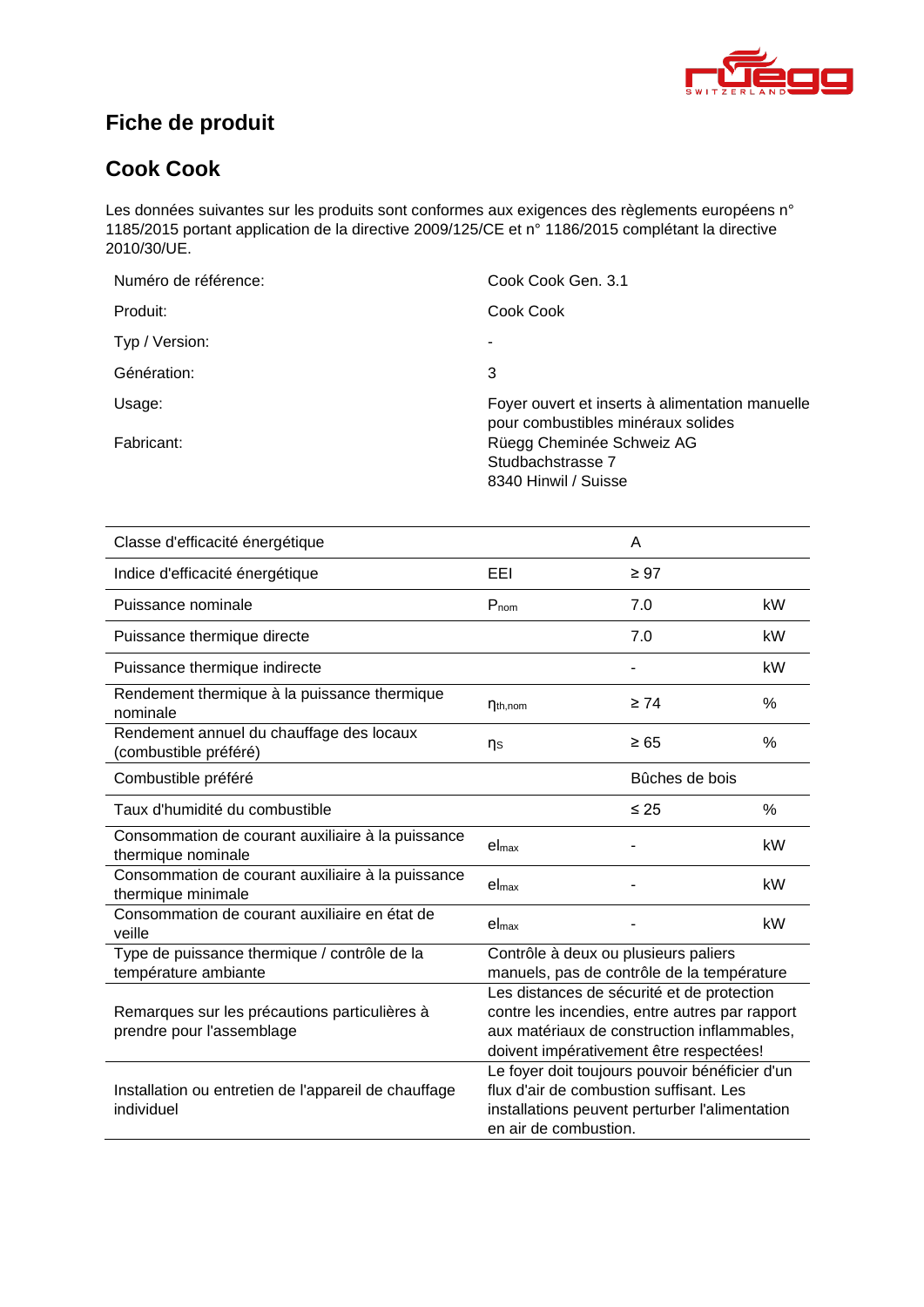

# **Productgegevensblad**

# **[Cook Cook](#page-0-0)**

De volgende productgegevens voldoen aan de eisen van EU-verordeningen nr. 1185/2015 tot uitvoering van Richtlijn 2009/125/EG en nr. 1186/2015 tot aanvulling van Richtlijn 2010/30/EU.

| Referentienummer: | Cook Cook Gen. 3.1                                                          |
|-------------------|-----------------------------------------------------------------------------|
| Productnaam:      | Cook Cook                                                                   |
| Type / Versie:    |                                                                             |
| Generatie:        | 3                                                                           |
| Gebruiksdoel:     | Inbouwhaard voor vaste brandstoffen zonder<br>bereiding van warm water      |
| Fabrikant:        | Rüegg Cheminée Schweiz AG<br>Studbachstrasse 7<br>8340 Hinwil / Zwitserland |

| Energie-efficiëntieklasse                                          |                                                                                                                                                  | A         |               |
|--------------------------------------------------------------------|--------------------------------------------------------------------------------------------------------------------------------------------------|-----------|---------------|
| Energie-efficiëntie-index                                          | EEI                                                                                                                                              | $\geq 97$ |               |
| Nominale warmteafgifte                                             | $P_{nom}$                                                                                                                                        | 7.0       | kW            |
| Directe warmteafgifte                                              |                                                                                                                                                  | 7.0       | kW            |
| Indirecte warmteafgifte                                            |                                                                                                                                                  |           | kW            |
| Thermisch rendement bij nominaal<br>verwarmingsvermogen            | $\eta_{th,nom}$                                                                                                                                  | $\geq 74$ | $\frac{0}{0}$ |
| Jaarlijks rendement ruimteverwarming<br>(voorkeursbrandstof)       | ηs                                                                                                                                               | $\geq 65$ | %             |
| Voorkeur voor brandstof                                            | Gekloofd brandhout                                                                                                                               |           |               |
| Vochtgehalte van de brandstof                                      |                                                                                                                                                  | $\leq$ 25 | $\%$          |
| Hulpstroomverbruik bij nominale warmteafgifte                      | el <sub>max</sub>                                                                                                                                |           | kW            |
| Hulpstroomverbruik bij minimale warmteafgifte                      | el <sub>max</sub>                                                                                                                                |           | kW            |
| Hulpstroomverbruik bij stand-by                                    | el <sub>max</sub>                                                                                                                                |           | kW            |
| Type warmteafgifte / ruimtetemperatuurregeling                     | Twee of meer handmatig in te stellen<br>trappen, geen ruimtetemperatuurregeling                                                                  |           |               |
| Opmerkingen over bijzondere<br>voorzorgsmaatregelen bij de montage | De brandbeveiliging en veiligheidsafstanden<br>tot o.a. brandbare bouwmaterialen moeten<br>absoluut in acht worden genomen!                      |           |               |
| Installatie of onderhoud van de<br>eenkamerverwarming              | Er moet altijd voldoende verbrandingslucht<br>naar de haard kunnen stromen. Installaties<br>kunnen de toevoer van verbrandingslucht<br>hinderen. |           |               |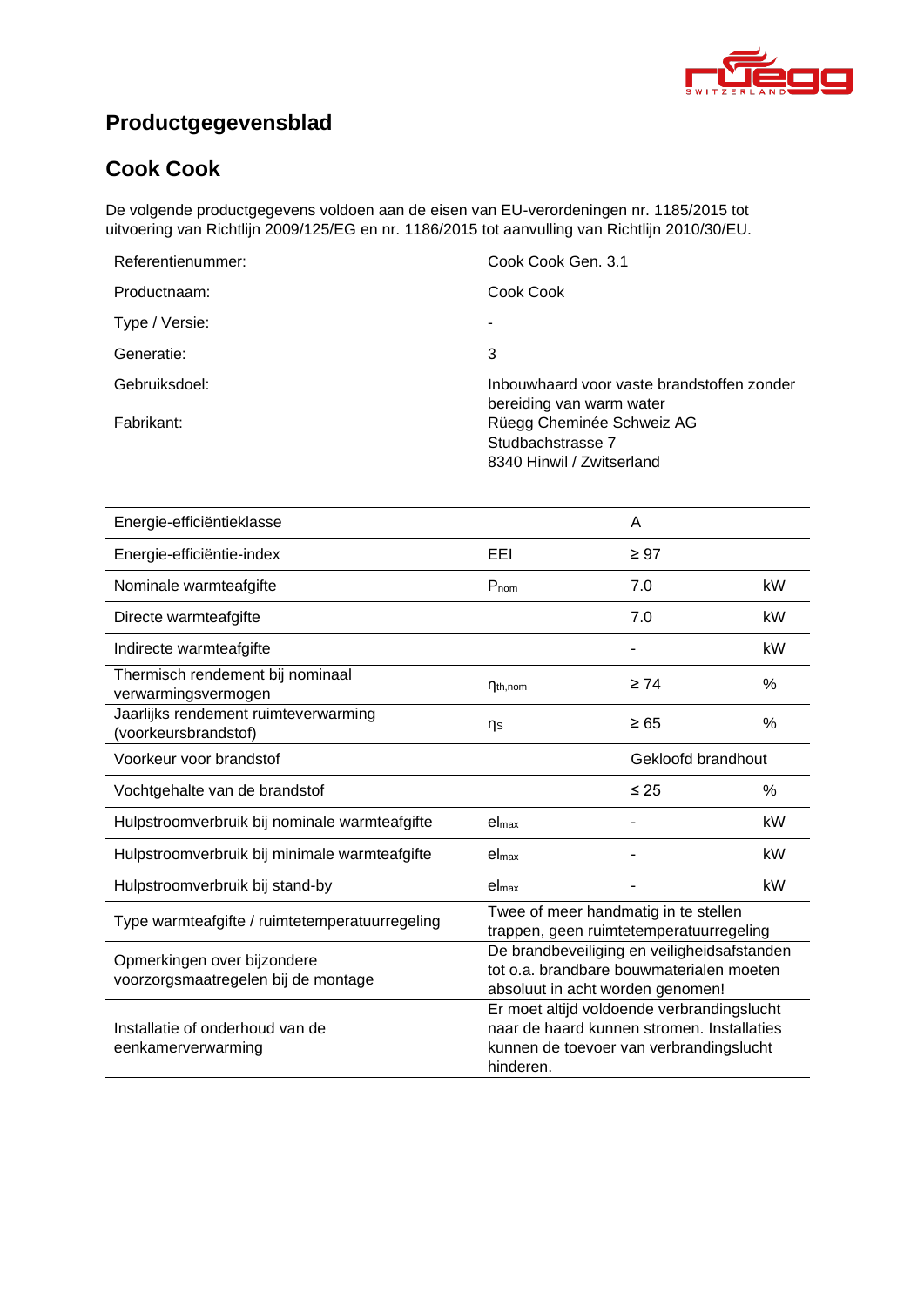

# **Scheda tecnica del prodotto**

### **[Cook Cook](#page-0-0)**

I seguenti dati del prodotto sono conformi ai requisiti dei regolamenti UE n. 1185/2015 che attuano la direttiva 2009/125/CE e n. 1186/2015 che integrano la direttiva 2010/30/UE.

| Numero di riferimento: | Cook Cook Gen. 3.1                                                                    |
|------------------------|---------------------------------------------------------------------------------------|
| Prodotto:              | Cook Cook                                                                             |
| Tipo / Versione:       |                                                                                       |
| Genere:                | 3                                                                                     |
| Utilizzo:              | Focolare aperto e chiuso con alimentazione<br>manuale di combustibile minerale solido |
| Produttore:            | Rüegg Cheminée Schweiz AG<br>Studbachstrasse 7<br>8340 Hinwil / Svizzera              |

| Classe di efficienza energetica                                                 |                                                                                                                                                                              | A         |      |
|---------------------------------------------------------------------------------|------------------------------------------------------------------------------------------------------------------------------------------------------------------------------|-----------|------|
| Indice di efficienza energetica                                                 | EEI                                                                                                                                                                          | $\geq 97$ |      |
| Potenza termica nominale                                                        | $P_{nom}$                                                                                                                                                                    | 7.0       | kW   |
| Uscita di calore diretto                                                        |                                                                                                                                                                              | 7.0       | kW   |
| Potenza termica indiretta                                                       |                                                                                                                                                                              |           | kW   |
| Efficienza termica alla potenza termica nominale                                | $\eta_{th,nom}$                                                                                                                                                              | $\geq 74$ | %    |
| Efficienza annuale del riscaldamento degli ambienti<br>(combustibile preferito) | ηs                                                                                                                                                                           | $\geq 65$ | %    |
| Carburante preferito                                                            | Legna in ciocchi                                                                                                                                                             |           |      |
| Contenuto di umidità del combustibile                                           |                                                                                                                                                                              | $\leq 25$ | $\%$ |
| Consumo di energia ausiliaria alla potenza termica<br>nominale                  | el <sub>max</sub>                                                                                                                                                            |           | kW   |
| Consumo di energia ausiliaria alla potenza termica<br>minima                    | el <sub>max</sub>                                                                                                                                                            |           | kW   |
| Consumo di energia ausiliaria in standby                                        | el <sub>max</sub>                                                                                                                                                            |           | kW   |
| Tipo di uscita di calore / controllo della temperatura<br>ambiente              | Due o più fasi manuali senza controllo della<br>temperatura ambiente                                                                                                         |           |      |
| Note sulle precauzioni speciali per il montaggio                                | La protezione antincendio e le distanze di<br>sicurezza dai materiali da costruzione<br>combustibili, tra l'altro, devono essere<br>rispettate a tutti i costi!              |           |      |
| Installazione o manutenzione del riscaldatore<br>singolo                        | Una quantità sufficiente di aria di<br>combustione deve sempre poter affluire al<br>camino. Le installazioni possono interferire<br>con la fornitura di aria di combustione. |           |      |